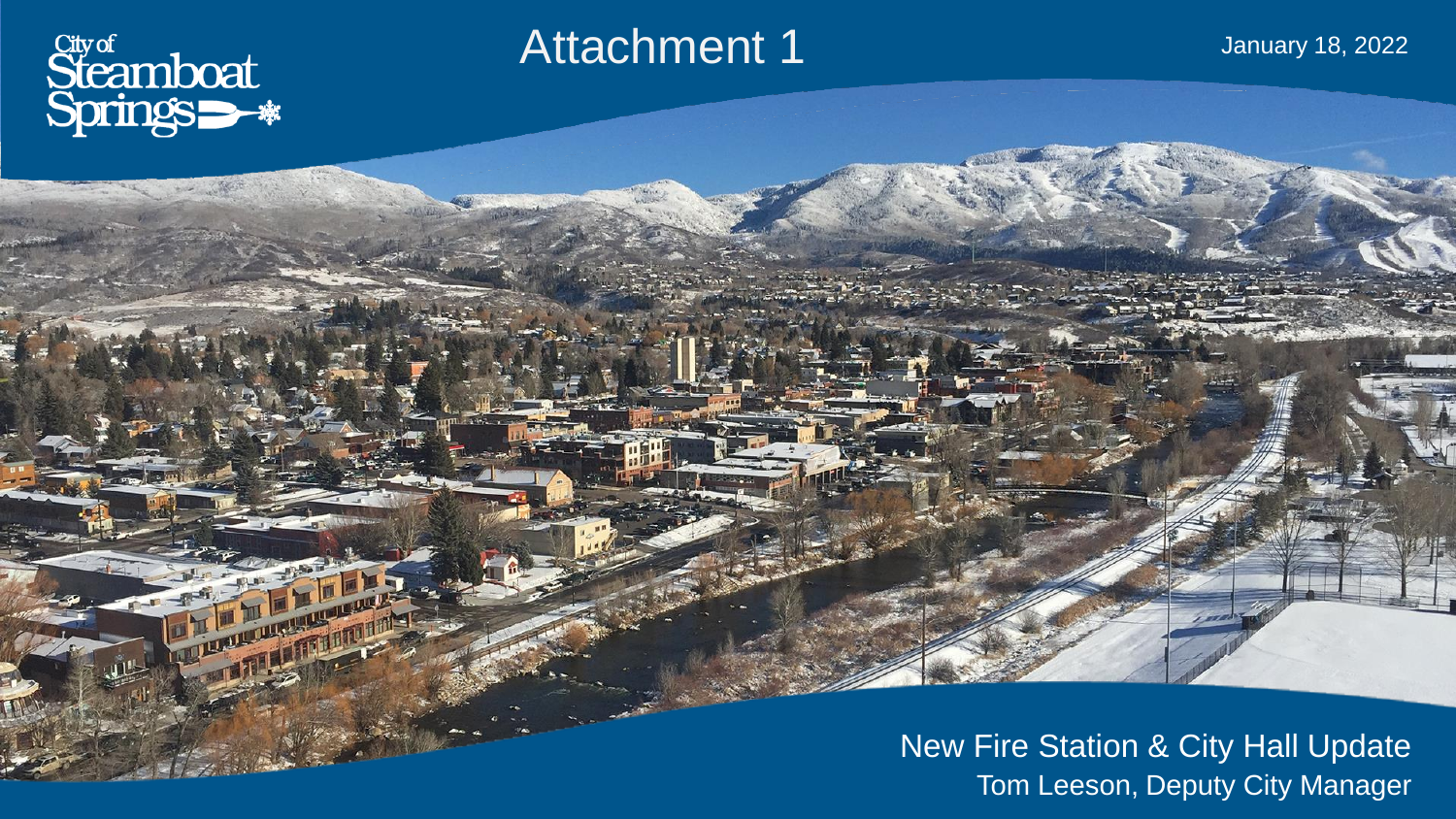

# Steamboat Springs

## September 14, 2021 – Staff provided Council with update on new fire station site on 10<sup>th</sup> Street.

## Council provided direction to move forward with:

- New Fire Station at site of existing City Hall
- New City Hall on 10<sup>th</sup> & Lincoln site
- Move forward with sale of 840 Yampa Street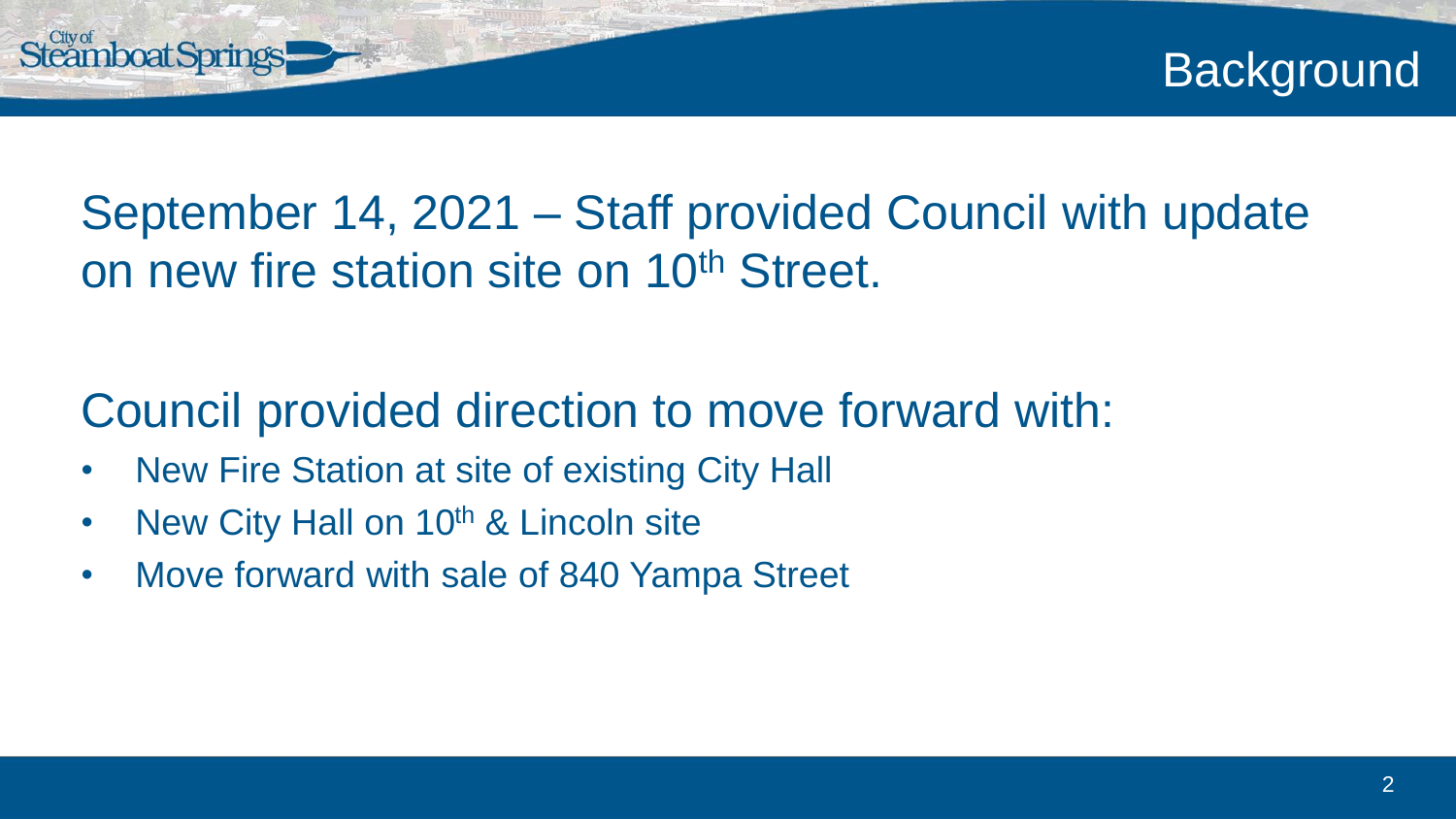### 840 Yampa Street

### Council provided direction to move forward with:

- Utilize General Fund Unassigned Reserves for city obligation of fire station
- Utilize COPs to fund the construction of the new City Hall
- RFPs for design of both facilities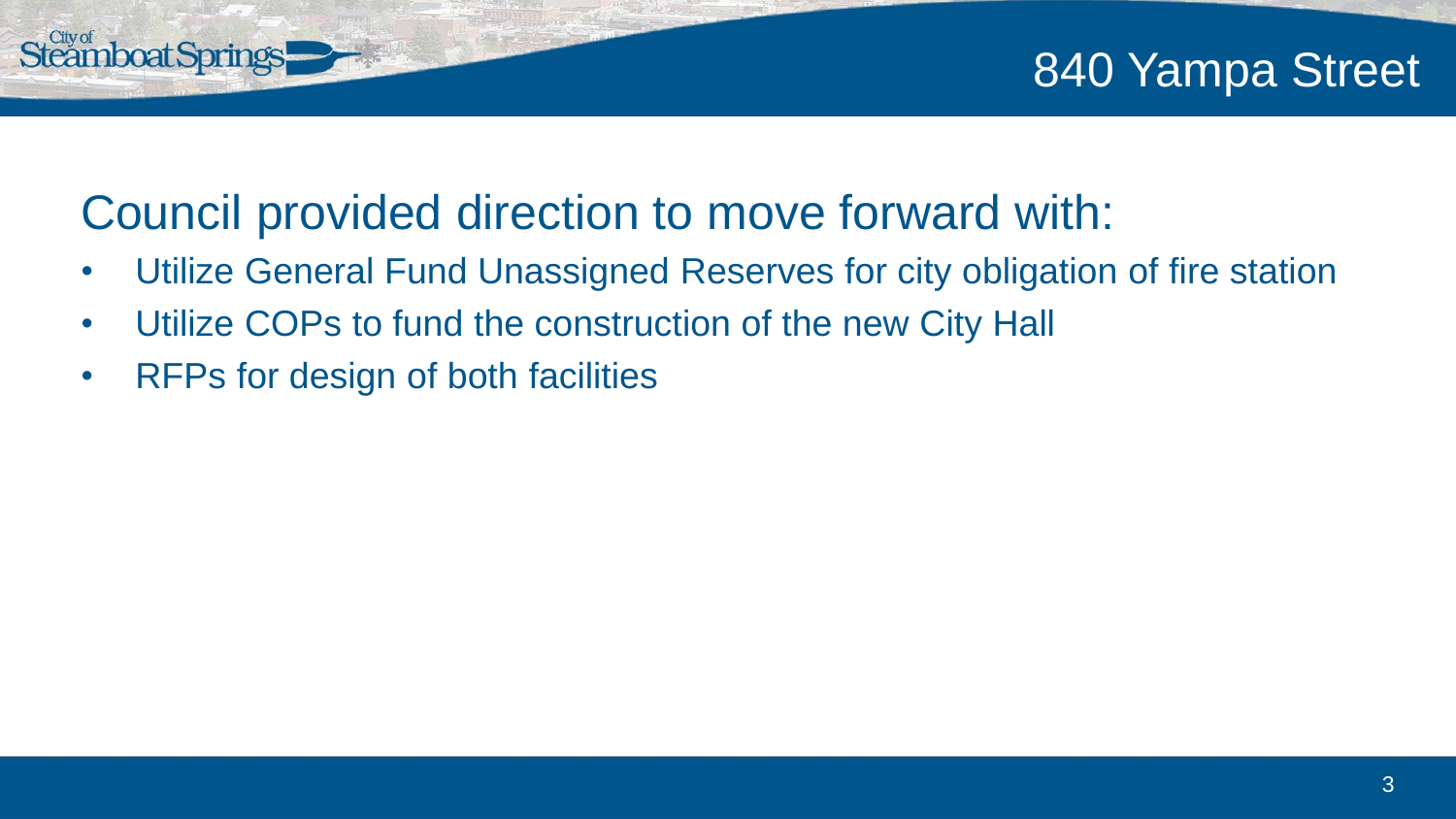### 840 Yampa Street

• Commercial appraisal has been completed – will be utilized for asking price

- Big Agnes, Inc. first right of refusal (includes building and land under building)
- Fire station/apparatus to remain until new station is complete

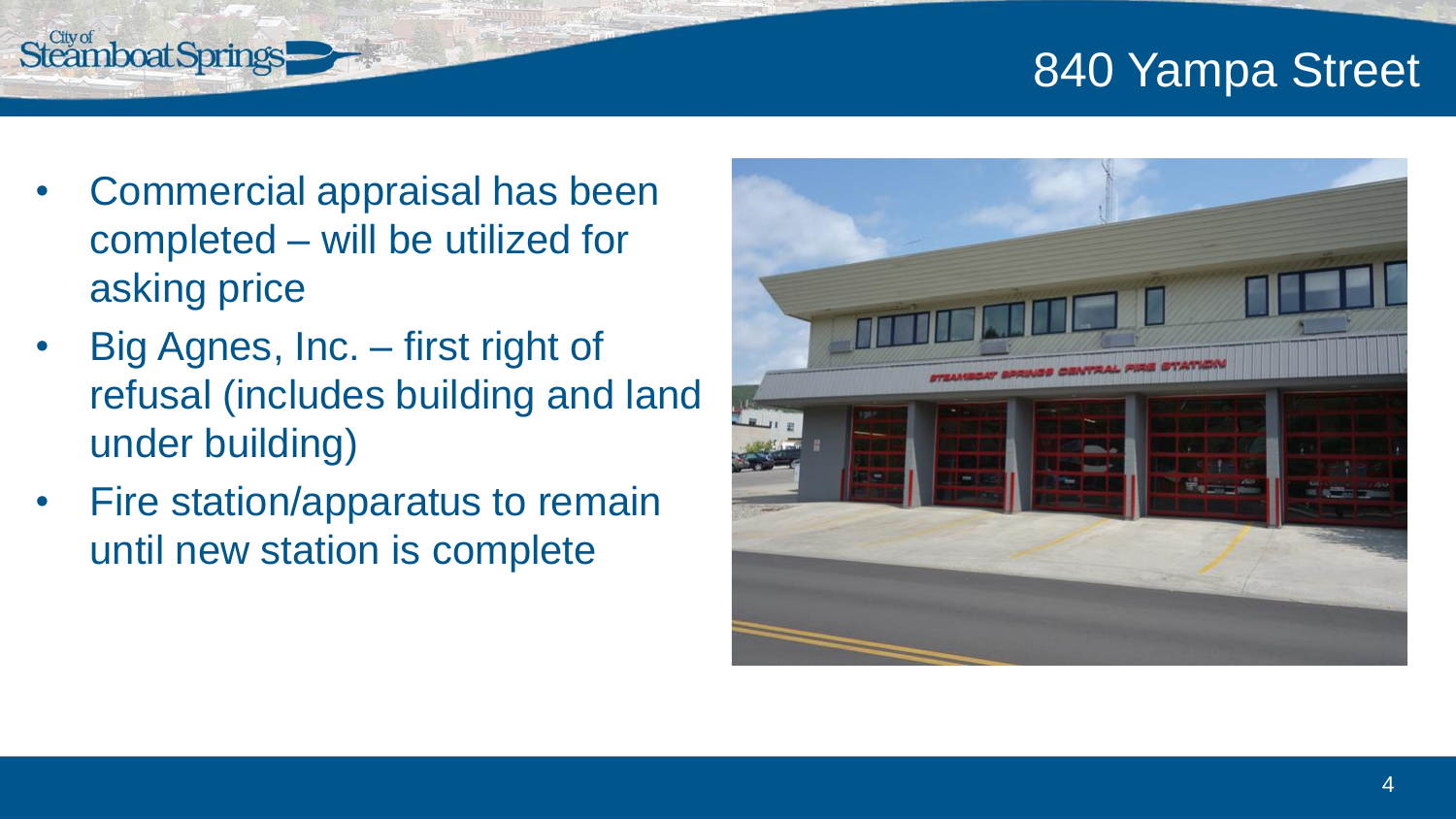### Owner's Representative RFP

**nboat Springs** 

- RFP issued for Owner's Representative
- Closing date of January 17th, 2022
- Primary management responsibility for the project
- Principal point of contact and liaison between architect/engineer, GC, other consultants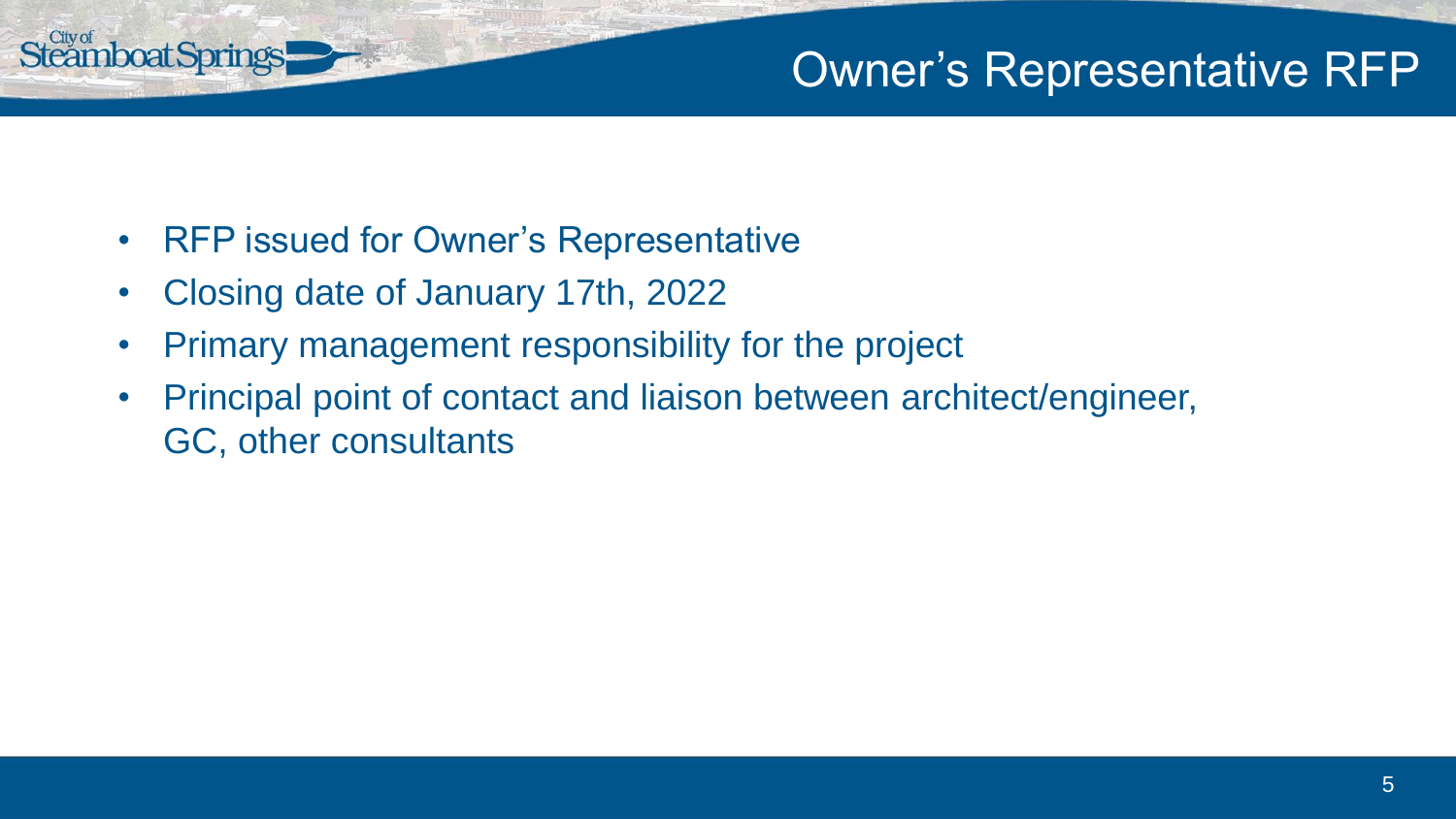### Design Services RFQ

• RFQ issued for preliminary design for City Hall & Fire station

- Closing date of January 10th, 2022
- Preliminary design and space planning for City Hall
- Evaluate existing preliminary plan for fire station

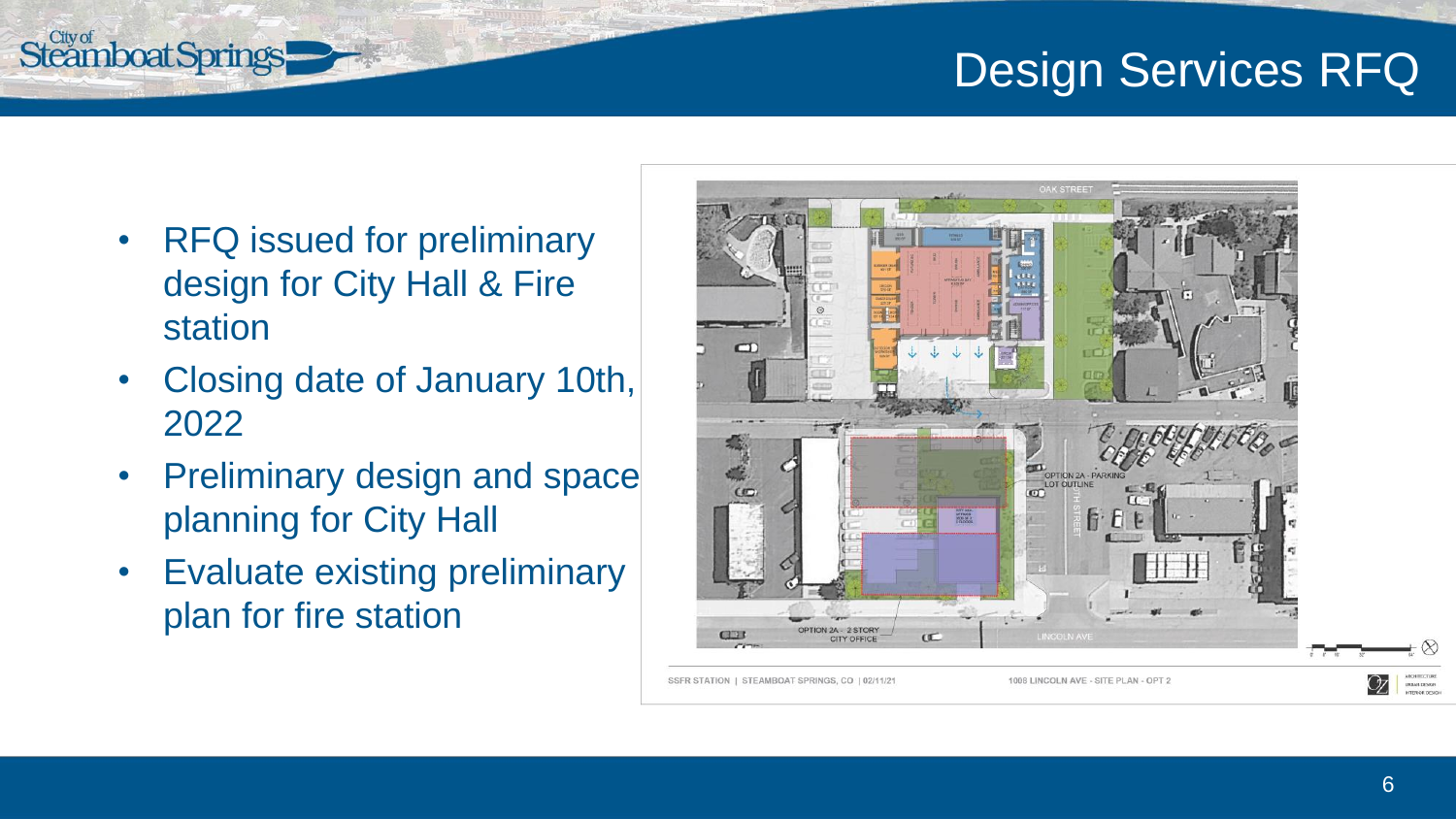

• Appraisal of City Hall site complete

- Estimate "as is" market value of fee simple interest in the land as if vacant
- Will be used for SSAFPD contribution to land 33%